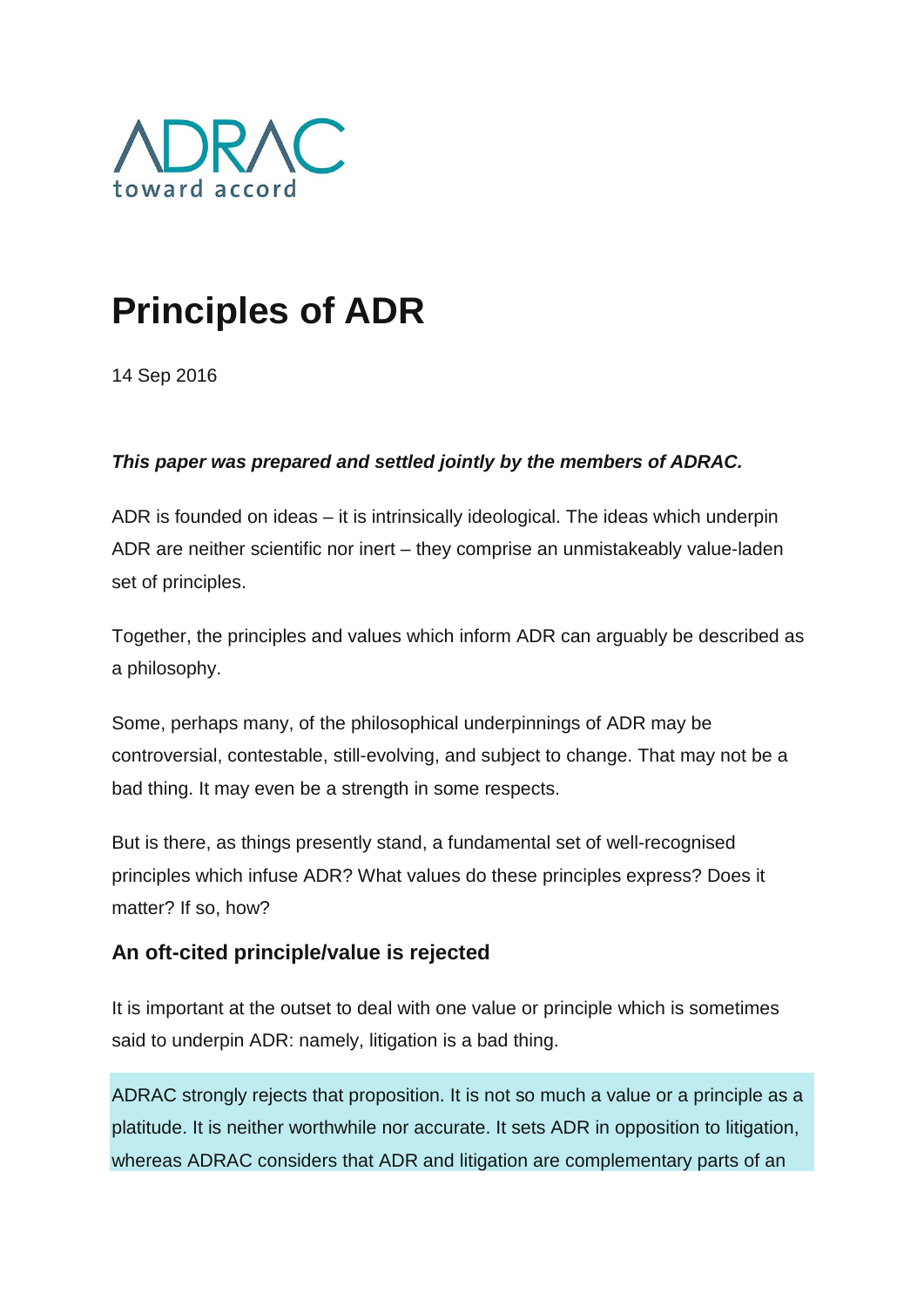integrated dispute resolution spectrum. Indeed, ADRAC unreservedly supports the availability (and use) of litigation as the lynchpin of the rule of law and a constant and indispensable companion of all forms of justiciable dispute.

### **A formulated set of principles**

In 2011 NADRAC formulated a set of National ADR Principles as follows:

- 1. People have a responsibility to take genuine steps to resolve or clarify disputes and should be supported to meet that responsibility.
- 2. Disputes should be resolved in the simplest and most cost effective way. Steps to resolve disputes including using ADR processes, wherever appropriate, should be made as early as possible and both before and throughout any court or tribunal proceedings.
- 3. People who attend a dispute resolution process should show their commitment to that process by listening to other views and by putting forward and considering options for resolution.
- 4. People in dispute should have access to, and seek out, information that enables them to choose suitable dispute resolution processes and informs them about what to expect from different processes and service providers.
- 5. People in dispute should aim to reach an agreement through dispute resolution processes. They should not be required or pressured to do so if they believe it would be unfair or unjust. If unable to resolve the dispute people should have access to courts and tribunals.
- 6. Effective, affordable and professional ADR services which meet acceptable standards should be readily available to people as a means of resolving their disputes.
- 7. Terms describing dispute resolution processes should be used consistently to enhance community understanding of, and confidence in, them.

It may be that these principles can be improved upon in various respects, but they seem to capture a number of worthwhile organising propositions.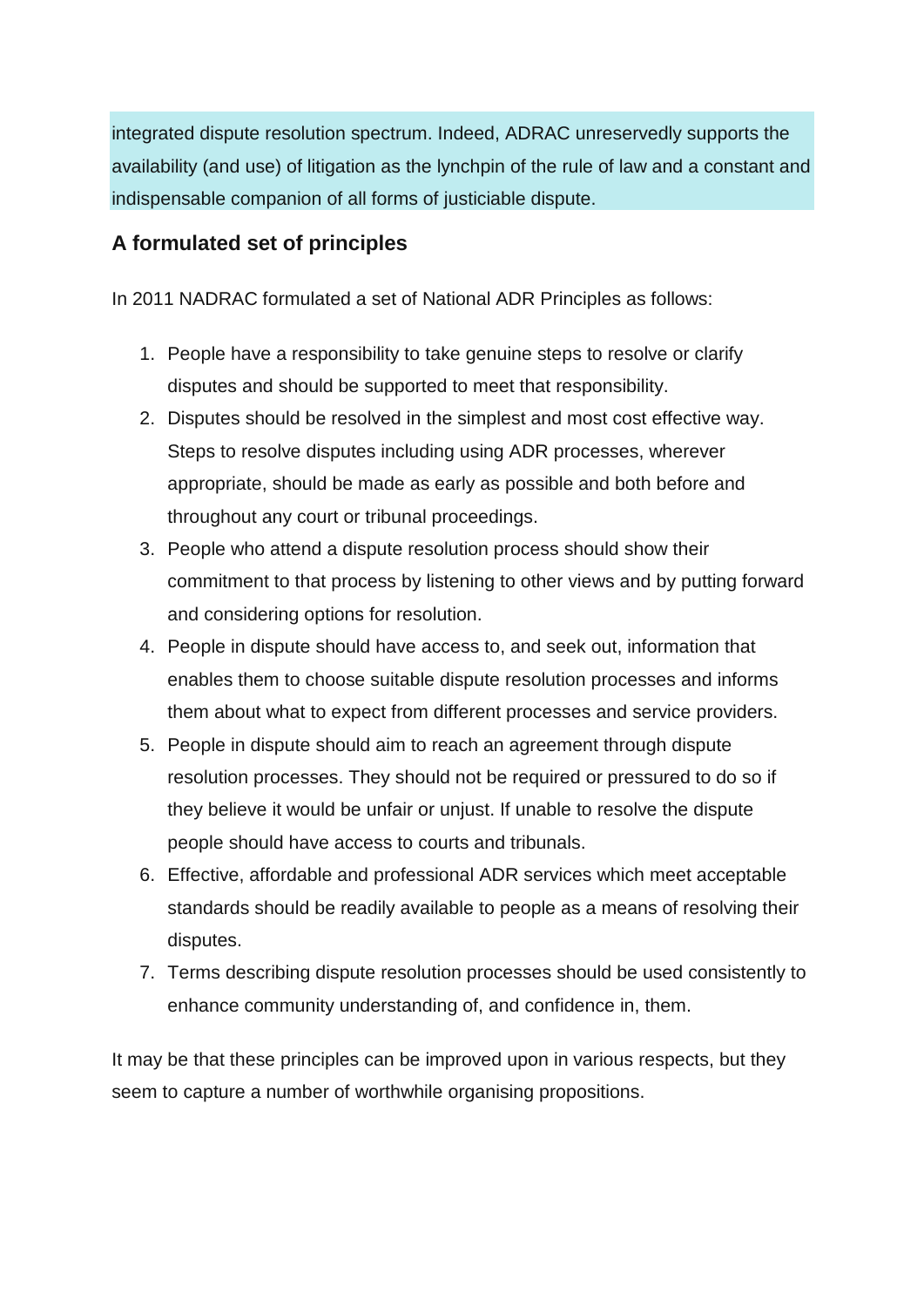# **What values do these principles reflect?**

Organisations have had variable success in trying to identify the core values which inform their philosophy and operations. Is there a single overarching value at play? How are tensions between different values to be resolved?

If one takes the National ADR Principles developed by NADRAC, they appear to express the importance of the following values:

- personal responsibility (Principle 1)
- proportionality (Principle 2)
- participation, and effort (Principle 3)
- informed choice (Principle 4)
- fairness (Principle 5)
- quality and accessibility (Principle 6)
- stakeholder confidence (Principle 7).

It is possible to combine a number of these values to arrive at the following four core values:

- personal responsibility based on the ability to make informed choices
- proportionality between dispute and process
- fairness and integrity as to process (query as to outcome)
- public confidence.

Are there core values missing from this list? If so, what principle(s) derive from the value(s) which are missing? And, as indicated by the last value identified above, is ADR essentially about the provision of a *process* which is fair, or an outcome which is fair, or both? And whose assessment of 'fair' is to be applied in any instance: is it to be evaluated from the perspective of the law, society, or the participants?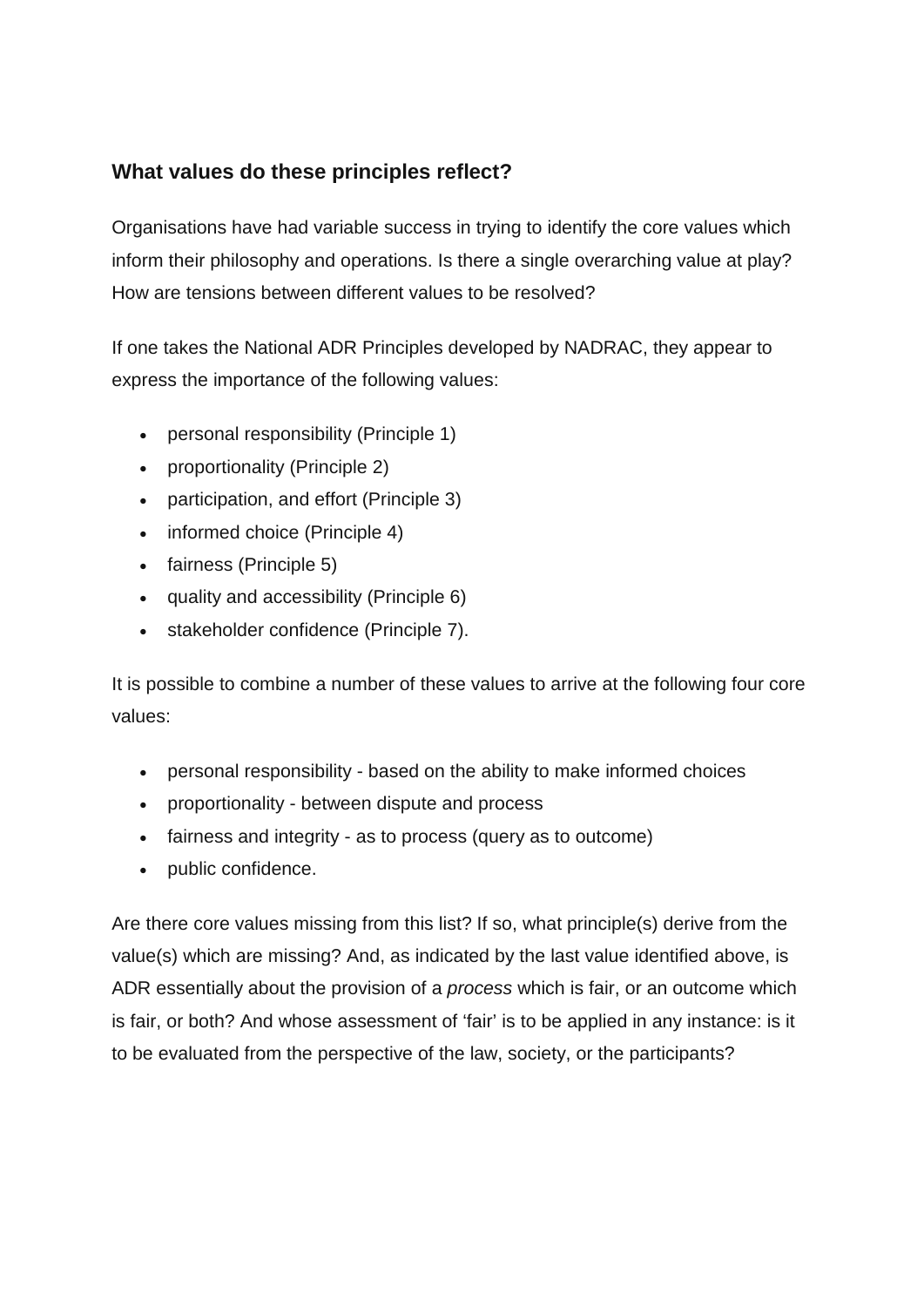#### **Why it matters?**

Formulating the essential principles and values underpinning ADR, as perceived by DR practitioners and other stakeholders, is important for at least two reasons: **first**, it goes to the 'identity' of ADR – what ADR is; **secondly**, it affects how ADR operates.

A household consists of a group of people who share a space loosely, but who may have little in common. A home is something different, a place where relations are transacted on the basis (partly) of an intimately shared set of core principles and values. These principles and values may not avoid or quell conflict, but they add character and cohesion – in short, they help create a distinctive identity.

Does ADR in Australia presently have a home, a recognised identity? Or is it at the 'household' end of the spectrum, a conglomeration of loosely connected processes?

The principles and values which underpin ADR should be capable of articulation, internally and externally. Indeed, whilst it is axiomatic that, in the field of dispute resolution, 'one size does not fit all', there is much to be said in favour of every ADR process commencing with a statement of a common set of 'organising' principles and values. Transparency, accountability, and integrity all support that proposition.

As things presently stand, is a core set of values a reality, or spectral?

If one were to take the four values identified above as fundamental, they may help answer various unresolved questions about how ADR operates, or ought to operate. For instance:

- the value of personal responsibility supports, arguably, the notion that an obligation of good faith is owed by participants in ADR processes
- the value of proportionality arguably supports flexibility, including as to the role of the DR practitioner; this value may also work against 'fixed' notions such as 'mediations should never be advisory'. However, the values of transparency and fairness seem to require that the role of DR practitioner must be transparent at all times